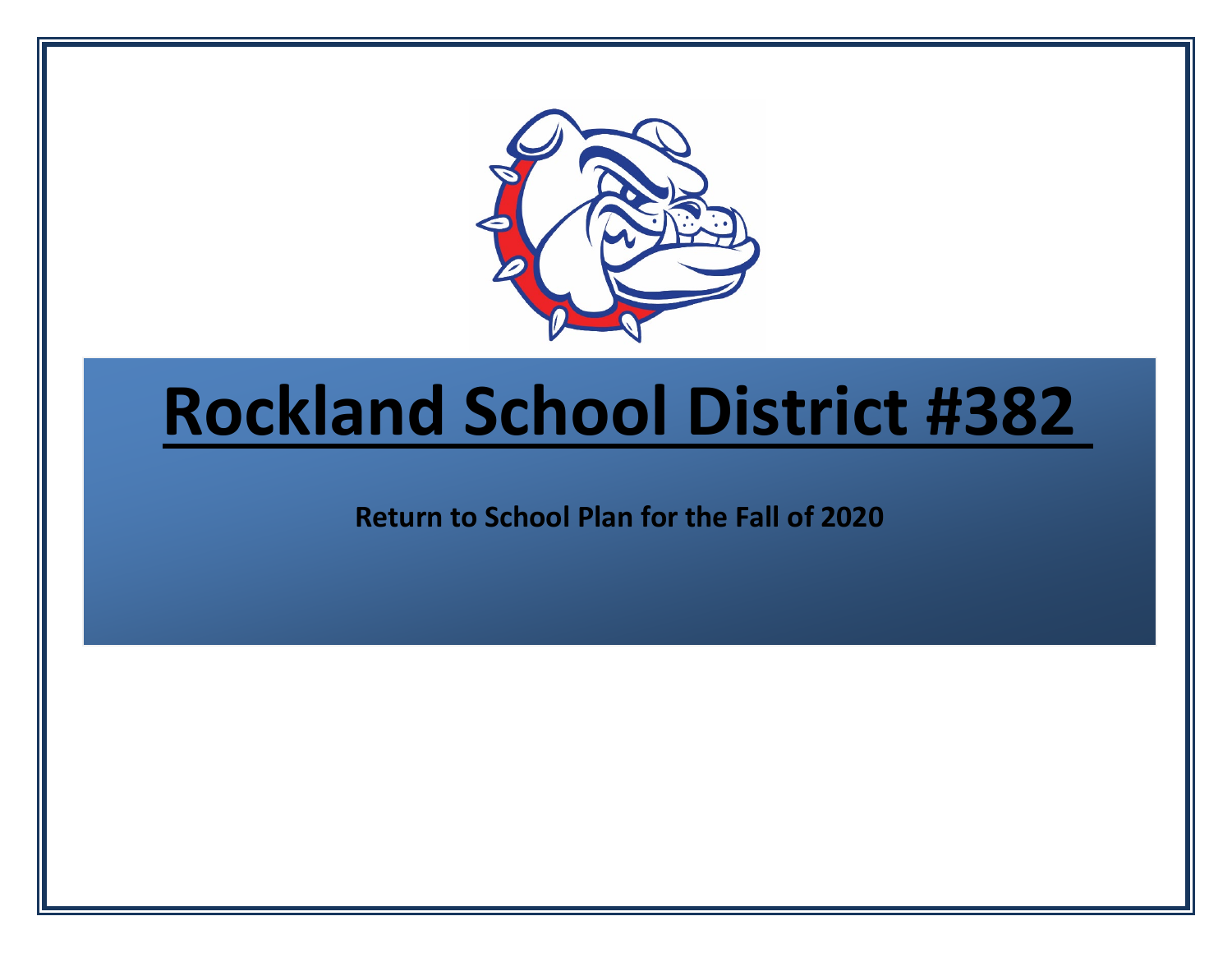|                                                                                                                                                                                                                                                                                                                                                                                                                                                                                                                                                                                                                                                                                                                                                                                                             |                                                                                                                                                                                           | <b>Addressing Community Spread in K-12 Schools</b>                                                                                                                                                                                                                                                                                                                                                                                                                                                                                                                                                                                                                                                                      |                        |                                                                                                                                                                                                                                                                                                                                                                                                                                                                                                                                                                                                                                         |
|-------------------------------------------------------------------------------------------------------------------------------------------------------------------------------------------------------------------------------------------------------------------------------------------------------------------------------------------------------------------------------------------------------------------------------------------------------------------------------------------------------------------------------------------------------------------------------------------------------------------------------------------------------------------------------------------------------------------------------------------------------------------------------------------------------------|-------------------------------------------------------------------------------------------------------------------------------------------------------------------------------------------|-------------------------------------------------------------------------------------------------------------------------------------------------------------------------------------------------------------------------------------------------------------------------------------------------------------------------------------------------------------------------------------------------------------------------------------------------------------------------------------------------------------------------------------------------------------------------------------------------------------------------------------------------------------------------------------------------------------------------|------------------------|-----------------------------------------------------------------------------------------------------------------------------------------------------------------------------------------------------------------------------------------------------------------------------------------------------------------------------------------------------------------------------------------------------------------------------------------------------------------------------------------------------------------------------------------------------------------------------------------------------------------------------------------|
| <b>Substantial Spread</b>                                                                                                                                                                                                                                                                                                                                                                                                                                                                                                                                                                                                                                                                                                                                                                                   |                                                                                                                                                                                           | <b>Minimal/Moderate Spread</b>                                                                                                                                                                                                                                                                                                                                                                                                                                                                                                                                                                                                                                                                                          |                        | Low/No Spread                                                                                                                                                                                                                                                                                                                                                                                                                                                                                                                                                                                                                           |
| Coordinate with local and state DPH<br>$\bullet$<br>health officials<br>Participate in contact tracing efforts and<br>$\bullet$<br>specimen collection efforts as directed by<br>local health officials (to the extent<br>feasible)<br>Schools that are closed, remain closed.<br>Implement distance/remote learning (see<br>Serving School Meals and Supporting<br>Teaching and Learning).<br>Close off affected areas and if possible,<br>$\bullet$<br>wait 24 hours before cleaning and<br>disinfecting.<br>Consider ways to accommodate needs of<br>children, teachers/staff, and families at<br>higher risk for severe illness (see<br>Protecting Vulnerable Populations for<br>considerations)<br>For additional guidance on addressing community<br>spread, see the CDC's Considerations for Schools | $\bullet$<br>health officials<br>$\bullet$<br>$\bullet$<br>$\bullet$<br>hygiene, and school/district specific protocols<br>$\bullet$<br><b>Vulnerable Populations for considerations)</b> | Establish and maintain communication with local and state DPH<br>Participate in contact tracing efforts and specimen collection<br>efforts as directed by local health officials (to the extentfeasible)<br>Implement enhanced social distancing measures (see<br>Transitioning, Large Group Gatherings, and Teaching and Learning)<br>Post signage in classrooms, hallways, and entrances to<br>communicate how to stop the spread. COVID-19 symptoms,<br>preventative measures (including staying home when sick), good<br>Isolate and deep clean impacted classrooms and spaces<br>Consider ways to accommodate needs of children, teachers/staff,<br>and families at higher risk for severe illness (see Protecting | $\bullet$<br>protocols | Establish and maintain communication with<br>local and state DPH health officials<br>Participate in contact tracing efforts and<br>specimen collection efforts as directed by local<br>health officials (to the extent feasible)<br>Post signage in classrooms, hallways, and<br>entrances to communicate how to stop the<br>spread. COVID-19 symptoms, preventative<br>measures (including staying home when sick),<br>good hygiene, and school/district specific<br>Accommodate needs of children,<br>teachers/staff, and families at higher risk for<br>severe illness (see Protecting Vulnerable<br>Populations for considerations) |
|                                                                                                                                                                                                                                                                                                                                                                                                                                                                                                                                                                                                                                                                                                                                                                                                             |                                                                                                                                                                                           | <b>Definitions</b>                                                                                                                                                                                                                                                                                                                                                                                                                                                                                                                                                                                                                                                                                                      |                        |                                                                                                                                                                                                                                                                                                                                                                                                                                                                                                                                                                                                                                         |
| Recommendations regarding face<br><b>Face Coverings</b><br>coverings differ based on the level<br>of community spread and can be<br>found throughout this document.<br>Information should be provided to<br>staff, students, and families on<br>proper use, removal, and washing<br>of cloth face coverings. Any policy<br>regarding face coverings should be<br>sensitive to the needs of students<br>and staff with medical issues that<br>make the wearing of a face<br>covering inadvisable.<br>> CDC Guidance                                                                                                                                                                                                                                                                                          | <b>Hand Sanitizer</b>                                                                                                                                                                     | Hand sanitizers should contain at<br>least 60% alcohol and only used<br>with staff and older children who<br>can safely use hand sanitizer. Hand<br>soap should be used for younger<br>children.<br>> CDC Guidance                                                                                                                                                                                                                                                                                                                                                                                                                                                                                                      | <b>Clean/Disinfect</b> | Ensure safe and correct<br>application of disinfectants and<br>keep out of reach of children.<br>> CDC Guidance                                                                                                                                                                                                                                                                                                                                                                                                                                                                                                                         |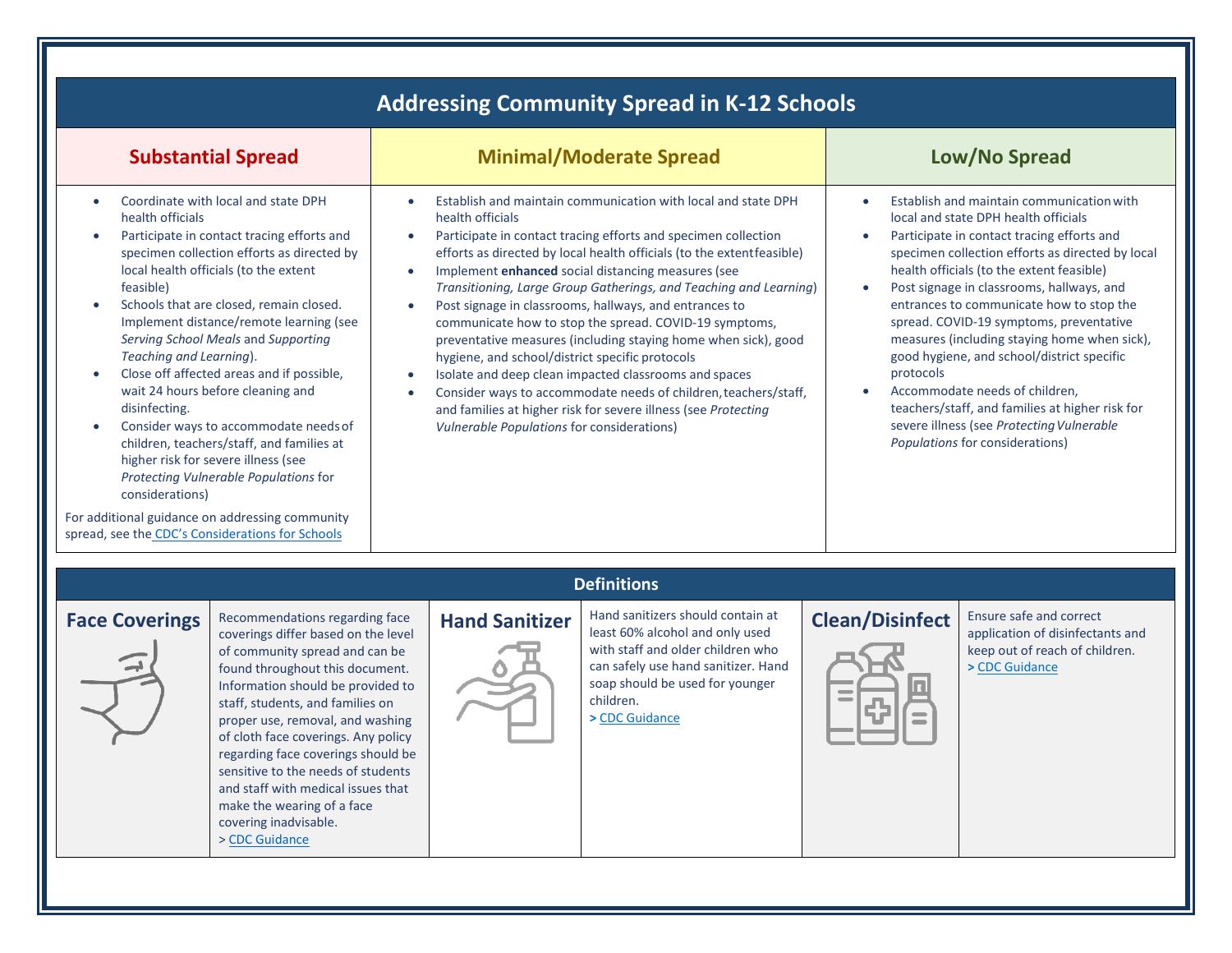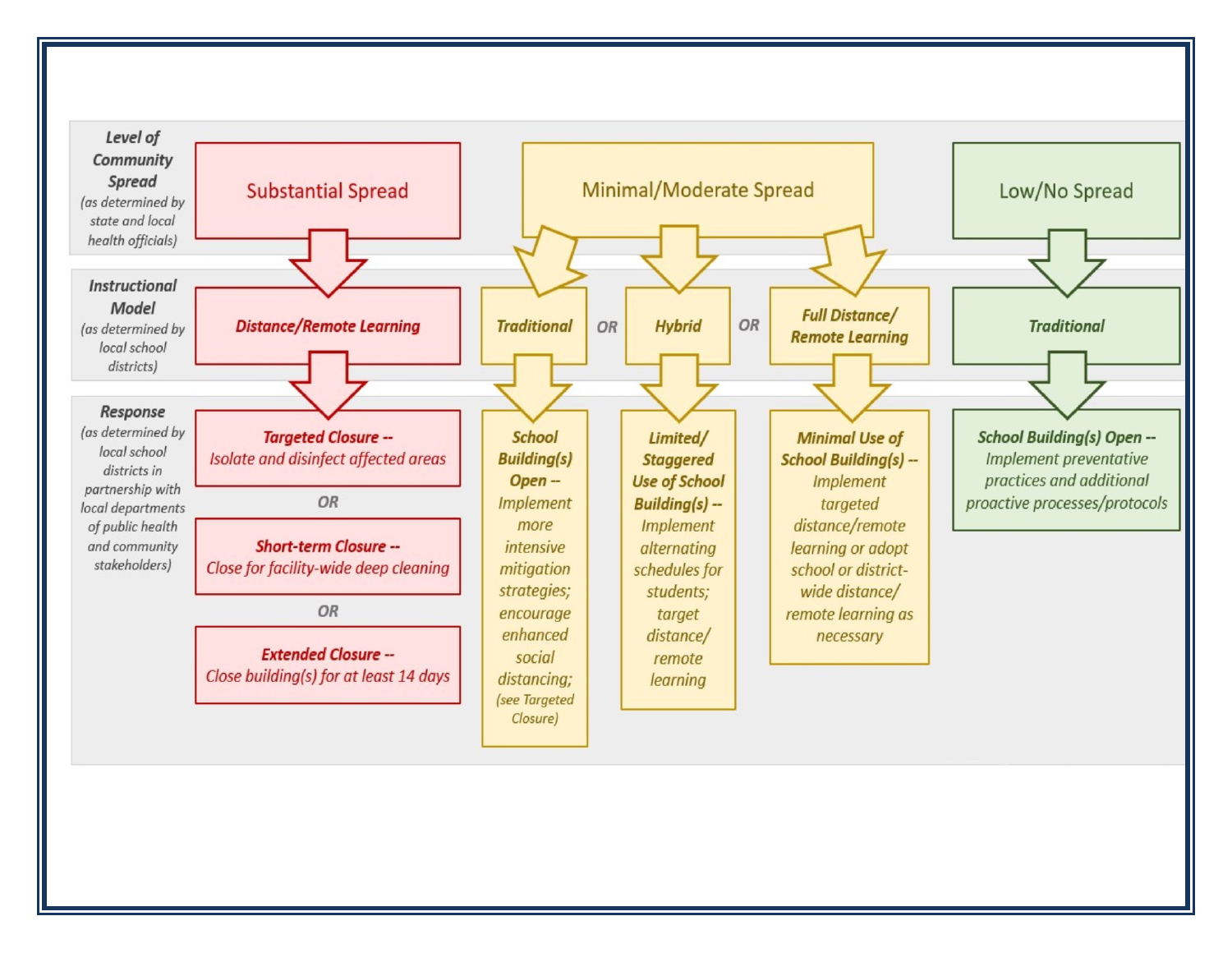| <b>Level of Community</b><br><b>Spread (as determined</b><br>by state and local<br>health officials) | <b>Substantial Spread</b><br><b>RECOMMENDATIONS</b>                                                                                                                                                                                                                                                                                                                                                                                                                                                           | <b>Minimal/Moderate Spread</b><br><b>RECOMMENDATIONS</b>                                                                                                                                                                                                                                                                                                                                                                                                                                                                                                                                                                                                                                                                                                                                                                                                                                                                                                                                                                                                                                                                                                                                                                                                                                                                                                                                                                                                                                                                                                                                          | Low/No Spread<br><b>RECOMMENDATIONS</b>                                                                                                                                                                                                                                                                                                                                                                                                                                                                                                                                                                                                                                                                                                                                                                                                                                                                                                                                                                                                                                                                                                                                                                                                                                                                                                                                                                                                                                                                                                                                                                    |
|------------------------------------------------------------------------------------------------------|---------------------------------------------------------------------------------------------------------------------------------------------------------------------------------------------------------------------------------------------------------------------------------------------------------------------------------------------------------------------------------------------------------------------------------------------------------------------------------------------------------------|---------------------------------------------------------------------------------------------------------------------------------------------------------------------------------------------------------------------------------------------------------------------------------------------------------------------------------------------------------------------------------------------------------------------------------------------------------------------------------------------------------------------------------------------------------------------------------------------------------------------------------------------------------------------------------------------------------------------------------------------------------------------------------------------------------------------------------------------------------------------------------------------------------------------------------------------------------------------------------------------------------------------------------------------------------------------------------------------------------------------------------------------------------------------------------------------------------------------------------------------------------------------------------------------------------------------------------------------------------------------------------------------------------------------------------------------------------------------------------------------------------------------------------------------------------------------------------------------------|------------------------------------------------------------------------------------------------------------------------------------------------------------------------------------------------------------------------------------------------------------------------------------------------------------------------------------------------------------------------------------------------------------------------------------------------------------------------------------------------------------------------------------------------------------------------------------------------------------------------------------------------------------------------------------------------------------------------------------------------------------------------------------------------------------------------------------------------------------------------------------------------------------------------------------------------------------------------------------------------------------------------------------------------------------------------------------------------------------------------------------------------------------------------------------------------------------------------------------------------------------------------------------------------------------------------------------------------------------------------------------------------------------------------------------------------------------------------------------------------------------------------------------------------------------------------------------------------------------|
| <b>Practicing</b><br><b>Prevention</b>                                                               | <b>District/School Considerations:</b><br>Use social media and other<br>communications to inform<br>parents, students, and staff<br>about COVID-19 symptoms,<br>preventative measures, good<br>hygiene, and school/district<br>specific protocols<br>Encourage COVID-19 testing<br>$\bullet$<br><b>CDC Guidance</b><br>How to Protect Yourself and<br>$\bullet$<br><b>Others</b><br><b>COVID-19 Symptoms</b><br>$\bullet$<br>COVID-19 and Children<br><b>Communication Tools</b><br>CDC COVID-19 Self-Checker | <b>District/School Considerations:</b><br>Teach and reinforce good hygiene measures such<br>as handwashing, covering coughs, and face<br>coverings<br>Provide hand soap and hand sanitizer with at least<br>60% alcohol, paper towels, and no-touch trash<br>cans in all bathrooms, classrooms, and frequently<br>trafficked areas<br>Post signage in classrooms, hallways, and<br>entrances to communicate how to stop the<br>spread. COVID-19 symptoms, preventative<br>measures (including staying home when sick),<br>good hygiene, and school/district specific<br>protocols.<br>Clean/disinfect frequently touched surfaces at<br>least daily and shared objects after each use<br>Provide masks and other appropriate PPE to staff<br>$\bullet$<br>Allow students and staff to bring hand sanitizer<br>$\bullet$<br>and face masks/coverings to use from home<br>Take steps to ensure all water systems and<br>features are safe<br>Turn off water fountains and provide bottled<br>$\bullet$<br>water or allow students and staff to bring water<br>bottles from home<br>Ensure ventilation systems operate properly and<br>increase circulation of outdoor air as much as<br>possible, if this does not pose a safety or health<br>risk to students or staff<br>Conduct deep cleaning of schools prior to<br>students/staff returning; schedule additional<br>cleanings during weekends or school<br>holidays/breaks<br><b>CDC Guidance</b><br>Reopening Guidance for Cleaning and Disinfecting<br><b>Schools</b><br><b>Guidance for Reopening Buildings After Prolonged</b><br>Shutdown | <b>District/School Considerations:</b><br>Teach and reinforce good hygiene measures<br>$\bullet$<br>such as handwashing, covering coughs, and face<br>coverings<br>Provide hand soap and hand sanitizer with at<br>least 60% alcohol, paper towels, and no-touch<br>trash cans in all bathrooms, classrooms, and<br>frequently trafficked areas<br>Post signage in classrooms, hallways, and<br>entrances to communicate how to stop the<br>spread. COVID-19 symptoms, preventative<br>measures (including staying home when sick),<br>good hygiene, and school/district specific<br>protocols.<br>Clean/disinfect frequently touched surfaces at<br>least daily and shared objects after each use<br>Allow students and staff to bring handsanitizer<br>$\bullet$<br>and face masks/coverings to use from home<br>Allow staff to wear face masks/covering, and<br>other appropriate PPE as desired<br>Take steps to ensure all water systems and<br>features are safe<br>Ensure ventilation systems operate properly and<br>increase circulation of outdoor air as much as<br>possible, if this does not pose a safety or health<br>risk to students or staff<br>Conduct deep cleaning of schools prior to<br>students/staff returning; schedule periodic<br>cleanings during weekends or school<br>holidays/breaks (to the extent practicable)<br><b>CDC Guidance</b><br>Reopening Guidance for Cleaning and<br>$\bullet$<br><b>Disinfecting Schools</b><br><b>Guidance for Reopening Buildings After</b><br><b>Prolonged Shutdown</b><br>Return to School<br><b>Roadmap for Facilities</b><br>$\bullet$ |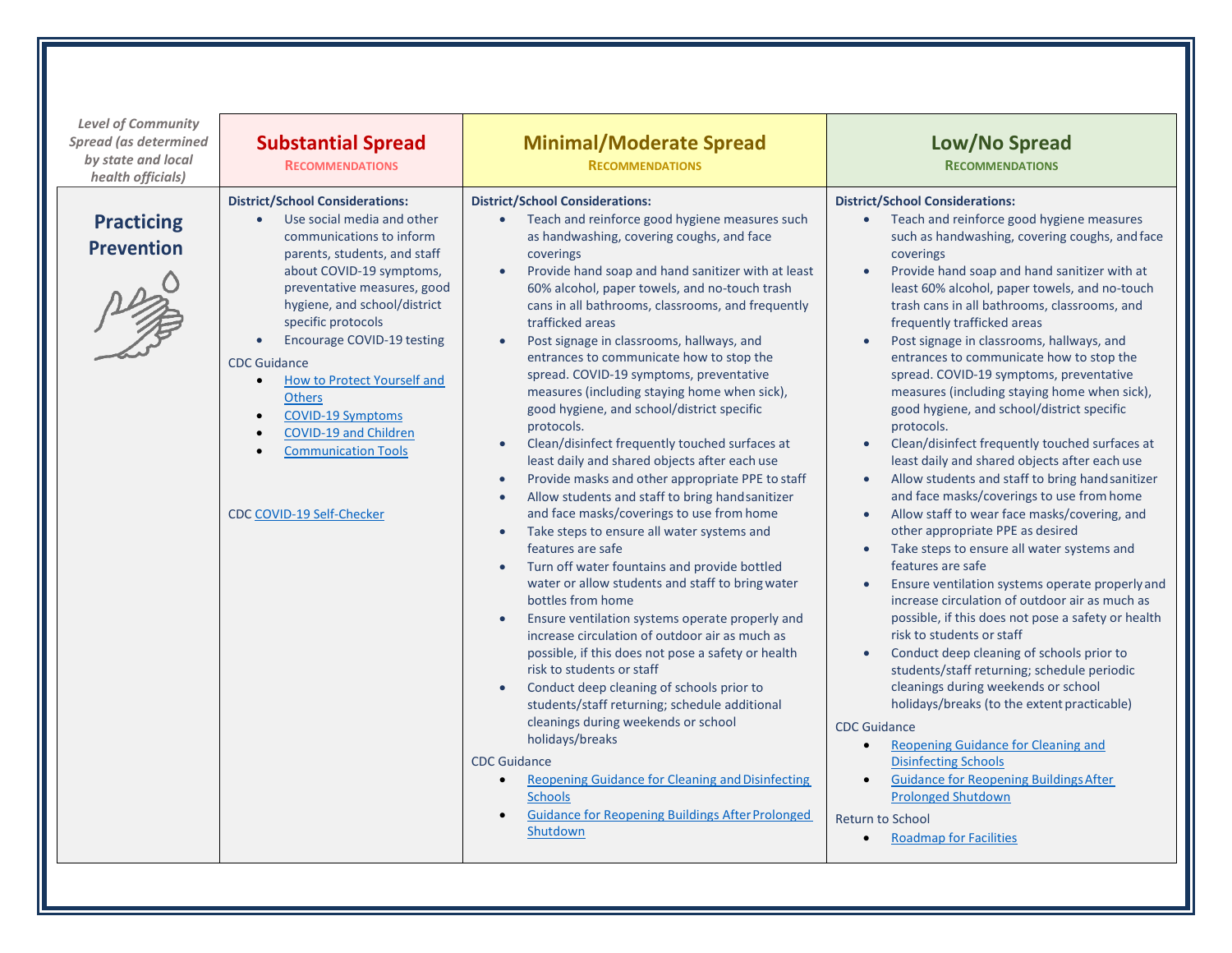| <b>Transporting</b><br><b>Students</b>                                                                                                                                                                                                                                                                                             | <b>School buildings are closed</b>                                                                                                                                                                                                                                                                                                                                                                                                                                                                                                                                                                                                  | <b>District/School Considerations:</b><br>Provide hand sanitizer for students and bus drivers<br>Provide face masks for bus drivers; allow students<br>to wear face masks/coverings<br>Screen students and bus drivers for symptoms of<br>$\bullet$<br>illness and utilize spaced seating (to the extent<br>practicable)<br>Eliminate field trips<br>Clean and disinfect frequently touched surfaces on<br>the bus at least daily<br>Establish protocols for bus stops,<br>loading/unloading students to minimize<br>congregation of children from different<br>households<br><b>CDC Guidance</b>                                                                                                                                                                                                                                                                                                                                                                                                                                                                                                                                                                                                                           | <b>District/School Considerations:</b><br>Implement standard operating procedures while<br>taking preventative measures such as:<br>Providing hand sanitizer for students<br>and bus drivers<br>Allowing bus drivers and students to<br>$\circ$<br>wear face masks/coverings<br>Limiting field trips (to areas of<br>$\circ$<br>limited/low transmission)<br>Inspecting buses prior to students<br>$\circ$<br>returning and as part of a regular<br>rotation<br>Cleaning and disinfecting frequently<br>$\circ$<br>touched surfaces on the bus at least<br>daily<br>Airing out buses when not in use<br>$\circ$                                                                                                                                                                                                                                                                                                                                                                                                                                                                                       |
|------------------------------------------------------------------------------------------------------------------------------------------------------------------------------------------------------------------------------------------------------------------------------------------------------------------------------------|-------------------------------------------------------------------------------------------------------------------------------------------------------------------------------------------------------------------------------------------------------------------------------------------------------------------------------------------------------------------------------------------------------------------------------------------------------------------------------------------------------------------------------------------------------------------------------------------------------------------------------------|-----------------------------------------------------------------------------------------------------------------------------------------------------------------------------------------------------------------------------------------------------------------------------------------------------------------------------------------------------------------------------------------------------------------------------------------------------------------------------------------------------------------------------------------------------------------------------------------------------------------------------------------------------------------------------------------------------------------------------------------------------------------------------------------------------------------------------------------------------------------------------------------------------------------------------------------------------------------------------------------------------------------------------------------------------------------------------------------------------------------------------------------------------------------------------------------------------------------------------|-------------------------------------------------------------------------------------------------------------------------------------------------------------------------------------------------------------------------------------------------------------------------------------------------------------------------------------------------------------------------------------------------------------------------------------------------------------------------------------------------------------------------------------------------------------------------------------------------------------------------------------------------------------------------------------------------------------------------------------------------------------------------------------------------------------------------------------------------------------------------------------------------------------------------------------------------------------------------------------------------------------------------------------------------------------------------------------------------------|
| <b>Entering School</b><br><b>Buildings<sup>3</sup></b><br><sup>3</sup> <b>School Calendars:</b> Local<br>school districts have<br>authority over school<br>calendars - meaning they<br>have full authority to set<br>start and end dates,<br>holidays/breaks, and school<br>hours, provided instructional<br>requirements are met. | School buildings are closed; districts<br>should require only that essential staff<br>report in-person to carry out functions<br>that are necessary.<br><b>District/School Considerations:</b><br>District/school leaders must<br>remain vigilant and<br>purposeful as they determine<br>roles, responsibilities, and<br>reporting requirements for<br>staff, refraining from blanket<br>reporting requirements<br>District/school leaders should<br>leverage virtual tools and<br>platforms wherever possible<br>to conduct essential business<br>and keep in-person reporting<br>to an absolute minimum<br>during school closures | <b>What Bus Operators Need to Know</b><br>$\bullet$<br><b>District/School Considerations:</b><br>Post signage in classrooms, hallways, and<br>$\bullet$<br>entrances to communicate how to stop the<br>spread. COVID-19 symptoms, preventative<br>measures (including staying home when sick),<br>good hygiene, and school/district specific<br>protocols.<br>Establish a protocol for students/staff who feel<br>ill/experience symptoms when they come to<br>school (see When a Child, Staff Member, or Visitor<br><b>Becomes Sick at School)</b><br>Screen students and staff (to the extent<br>practicable):<br>Take temperatures ideally before<br>$\circ$<br>entering buildings<br>Isolate and send home if internal<br>$\circ$<br>temperature over 100.4°F (38°C)<br>Consider safety and privacy concerns<br>$\circ$<br>(confidentiality should be maintained)<br>Establish a protocol for visitors: calling front office<br>before entering, screening visitors, requesting use<br>of face coverings/masks, etc. Restrict nonessential<br>visitors and volunteers.<br>Establish a protocol for student pick/drop up:<br>staggered entry and release (by grade, class, or bus<br>numbers), marked spacing for pickup | <b>District/School Considerations:</b><br>Implement standard operating procedures while<br>taking preventative measures such as:<br>o Provide hand sanitizer for students<br>and staff<br>Limit unnecessary congregations of<br>$\circ$<br>students and staff<br>Post signage in classrooms, hallways,<br>$\circ$<br>and entrances to communicate how to<br>stop the spread. COVID-19 symptoms,<br>preventative measures (including<br>staying home when sick), good<br>hygiene, and school/district specific<br>protocols<br>Establish a protocol for students/staff<br>$\circ$<br>who feel ill/experience symptoms<br>when they come to school (see When<br>a Child, Staff Member, or Visitor<br><b>Becomes Sick at School)</b><br>Establish a protocol for visitors: calling<br>$\circ$<br>front office before entering, screening<br>visitors, requesting use of face<br>coverings/masks, etc.<br><b>American Health Care Association</b><br><b>COVID-19 Screening Checklist for Visitors</b><br>Society for Human Resources Management (SHRM)<br><b>Coronavirus Warning Poster for Entrances</b> |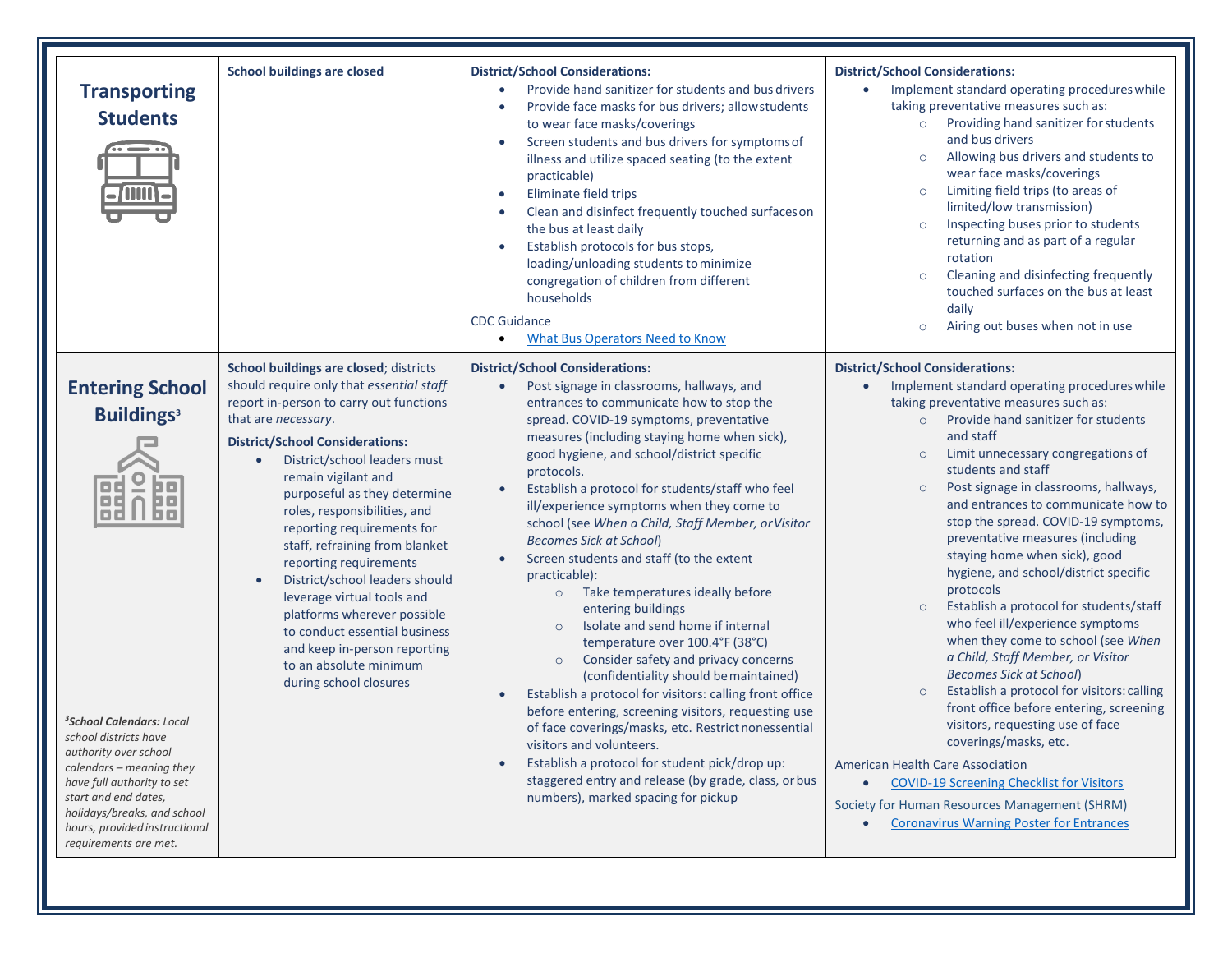| <b>Serving Meals</b> | School buildings are closed.<br><b>District/School Considerations:</b><br>Practice established social<br>$\bullet$<br>distancing protocols to the<br>greatest extent practicable<br>Provide PPE to participating<br>$\bullet$<br>staff<br>Reduce contact by delivering<br>$\bullet$<br>multiple meals during a<br>designated time<br>Distribute printed<br>$\bullet$<br>instructional packets/<br>materials and district/school<br>communications along with<br>meals<br><sup>2</sup> Subject to future USDA meal waiver<br>approval | <b>District/School Considerations:</b><br>Allow student hand washing before and after meal<br>٠<br>service<br>Provide hand sanitizer for students and staff<br>$\bullet$<br>Use disposable plates, utensils, etc.<br>$\bullet$<br>Mark spaced lines to enter the cafeteria and<br>$\bullet$<br>serving lines (to the extent practicable); designate<br>entrances and exit flow paths; stagger use<br>Conduct cleaning of cafeterias and high-touch<br>$\bullet$<br>surfaces throughout the school day<br><b>Alternative Serving Models:</b><br>Students take meals in Old gym to improve<br>$\bullet$<br>distancing.<br>Serving meals in cafeterias with:<br>$\bullet$<br>Spaced serving lines (marked on floors)<br>Spaced seating (utilize outdoor space as<br>$\circ$<br>practicable and appropriate)<br>Longer meal periods for more staggered<br>$\circ$<br>meal delivery (utilizing state seat time<br>waiver to extend meal periods)<br>Consider pre-packaged boxes or bags for<br>$\circ$<br>each student instead of traditional<br>serving lines. Avoid sharing of foods and<br>utensils. | <b>District/School Considerations:</b><br>Implement standard operating procedures while<br>$\bullet$<br>taking preventative measures such as:<br>Providing hand sanitizer for students<br>$\circ$<br>and staff<br>Allowing students and staff to wear<br>$\circ$<br>face masks/coverings while in large<br>group gatherings<br>Conducting cleaning of cafeterias and<br>$\circ$<br>high-touch surfaces throughout the<br>school day                                         |
|----------------------|--------------------------------------------------------------------------------------------------------------------------------------------------------------------------------------------------------------------------------------------------------------------------------------------------------------------------------------------------------------------------------------------------------------------------------------------------------------------------------------------------------------------------------------|----------------------------------------------------------------------------------------------------------------------------------------------------------------------------------------------------------------------------------------------------------------------------------------------------------------------------------------------------------------------------------------------------------------------------------------------------------------------------------------------------------------------------------------------------------------------------------------------------------------------------------------------------------------------------------------------------------------------------------------------------------------------------------------------------------------------------------------------------------------------------------------------------------------------------------------------------------------------------------------------------------------------------------------------------------------------------------------------------|-----------------------------------------------------------------------------------------------------------------------------------------------------------------------------------------------------------------------------------------------------------------------------------------------------------------------------------------------------------------------------------------------------------------------------------------------------------------------------|
| <b>Transitioning</b> | School buildings are closed.                                                                                                                                                                                                                                                                                                                                                                                                                                                                                                         | <b>District/School Considerations:</b><br>Limit mixing between groups (to the extent<br>$\bullet$<br>practicable)<br>For class changes and other transitions throughout<br>$\bullet$<br>the school day:<br>Provide additional time for transitions<br>$\circ$<br>(utilizing state seat time waiver to<br>extend transition period)<br>Designate areas of the hallway (i.e.<br>$\circ$<br>lanes) as flow paths to keep students<br>separated students to minimize<br>congregation of students<br>Plan staggered class (ex: by hall,<br>$\circ$<br>odd/even room numbers, grade/<br>discipline) changes to decrease number<br>of students in hallways at one time<br>Have the same group of students stay<br>$\circ$<br>with the same staff (all day for young<br>children and as much as feasible for<br>older children)                                                                                                                                                                                                                                                                            | <b>District/School Considerations:</b><br>Implement standard operating procedures while<br>taking preventative measures such as:<br>o Allowing students and staff to wear<br>face masks/coverings while in large<br>group gatherings<br>Conducting cleaning of hallways and<br>$\circ$<br>high-touch surfaces throughout the<br>school day<br>Designating areas of the hallway (i.e.<br>$\circ$<br>lanes) to walk to keep students<br>separated (to the extent practicable) |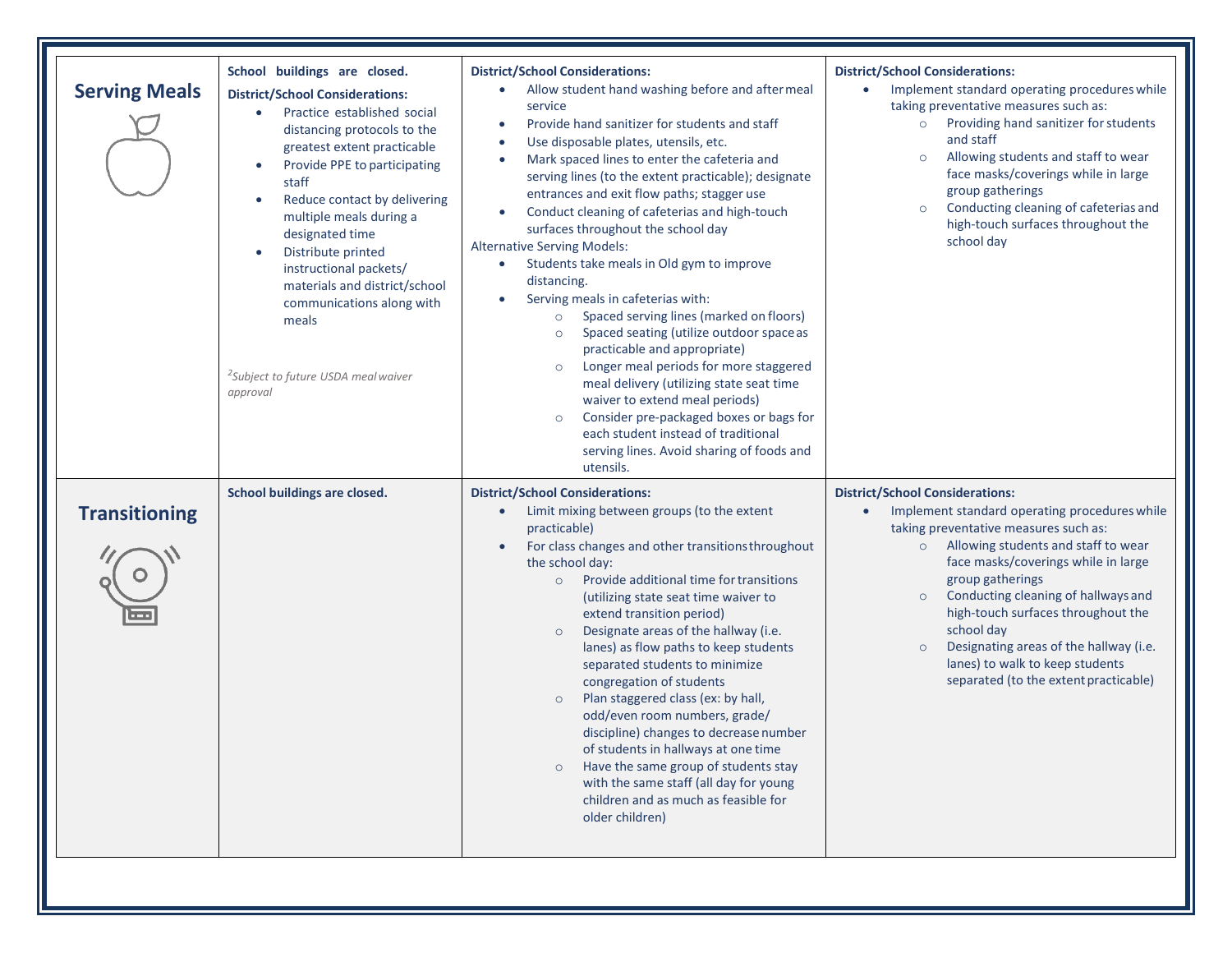| <b>Conducting</b><br><b>Large Group</b><br><b>Gatherings</b> | School building are closed. Abide by<br>the maximum number of people<br>allowed to congregate as defined by<br>the Governor's current statewide<br><b>Executive Order</b>                                                                                                                                                                                                                                                                                                     | <b>District/School Considerations:</b><br>Abide by the maximum number of people allowed<br>to congregate as defined by the Governor's<br>current statewide Executive Order<br>Discourage the congregation of students in parking<br>$\bullet$<br>lots and common areas<br>Stagger the schedule for large group gatherings<br>$\bullet$<br>(i.e. recess and school meals)<br>Identify and utilize large spaces (i.e. gymnasiums,<br>auditoriums, outside spaces - as weather permits)<br>for social distancing<br>Follow Idaho High School Sports Association<br>guidelines for sporting events and practices                                                                                                                                                                                                                                                                                                                                                                                                                                                                                                                                                                                                                                        | <b>District/School Considerations:</b><br>Implement standard operating procedures while<br>taking preventative measures such as:<br>Providing hand sanitizer for students<br>$\circ$<br>and staff<br>Allowing students and staff to wear<br>$\circ$<br>face masks/coverings<br>Limiting unnecessary congregations of<br>students and staff<br>Follow Idaho High School Sports<br>$\circ$<br>Association guidelines for sporting<br>events and practices                                                                                                                                                                                                                                                                                                                                                                                                                                                                                                    |
|--------------------------------------------------------------|-------------------------------------------------------------------------------------------------------------------------------------------------------------------------------------------------------------------------------------------------------------------------------------------------------------------------------------------------------------------------------------------------------------------------------------------------------------------------------|-----------------------------------------------------------------------------------------------------------------------------------------------------------------------------------------------------------------------------------------------------------------------------------------------------------------------------------------------------------------------------------------------------------------------------------------------------------------------------------------------------------------------------------------------------------------------------------------------------------------------------------------------------------------------------------------------------------------------------------------------------------------------------------------------------------------------------------------------------------------------------------------------------------------------------------------------------------------------------------------------------------------------------------------------------------------------------------------------------------------------------------------------------------------------------------------------------------------------------------------------------|------------------------------------------------------------------------------------------------------------------------------------------------------------------------------------------------------------------------------------------------------------------------------------------------------------------------------------------------------------------------------------------------------------------------------------------------------------------------------------------------------------------------------------------------------------------------------------------------------------------------------------------------------------------------------------------------------------------------------------------------------------------------------------------------------------------------------------------------------------------------------------------------------------------------------------------------------------|
| <b>Supporting</b><br><b>Teaching and</b><br><b>Learning</b>  | School buildings are closed.<br><b>District/School Considerations:</b><br>Implement a robust Distance<br>$\bullet$<br><b>Learning Plan</b><br>Distribute printed<br>$\bullet$<br>instructional packets/<br>materials and district/school<br>communications along with<br>meals; designate and<br>communicate collection/drop<br>off points<br><b>Resources</b><br><b>Educator's Guide to Safe and</b><br>$\bullet$<br><b>Effective Video Conferencing</b><br>(Education Week) | <b>District/School Considerations:</b><br>Survey families to gauge which students may want<br>to conduct their schooling virtually for the 2020-<br>2021 school.<br><b>Traditional Instructional Model</b><br>Schools can deliver traditional instruction under<br>Minimal/Moderate Spread by implementing the<br>recommendations outlined in this guidance.<br>Use the master schedule to balance class numbers<br>as much as possible - remove unused desks and<br>furniture in classrooms; maximize social distancing<br>(to the extent practicable)<br>Limit physical interaction through partner or group<br>work<br>Establish distance between the teacher's<br>$\bullet$<br>desk/board and students' desks<br>Identify and utilize large spaces (i.e. gymnasiums,<br>auditoriums, outside spaces - as weather permits)<br>for social distancing<br><b>Hybrid Instructional Models</b><br>Hybrid models should only be implemented if<br>necessary and after factoring in additional<br>logistical requirements/costs as well as day care<br>requirements placed on working families and<br>unnecessary burden on staff. Consider allowing<br>special education students to continue in person<br>instruction as these students often rely on | <b>District/School Considerations:</b><br>Implement standard operating procedures while<br>$\bullet$<br>taking preventative measures such as:<br>o Providing hand sanitizer for students<br>and staff<br>Conducting cleaning of classrooms<br>$\circ$<br>and high-touch surfaces each day<br>Limiting physical interaction through<br>$\circ$<br>partner or group work<br>Surveying families' interest in<br>$\circ$<br>continuing online learning to reduce<br>number of students requiring face-to-<br>face, traditional instruction<br>Establish an academic baseline:<br>Administer formative assessments<br>$\circ$<br>toward the start of the school year<br>Conduct meetings with teachers to<br>$\circ$<br>identify where students are<br>academically<br>Discuss the shared experience:<br><b>Helping Children Cope with Changes</b><br>$\circ$<br>Talking to Children about COVID-19<br>$\circ$<br><b>Teaching Through a Pandemic</b><br>$\circ$ |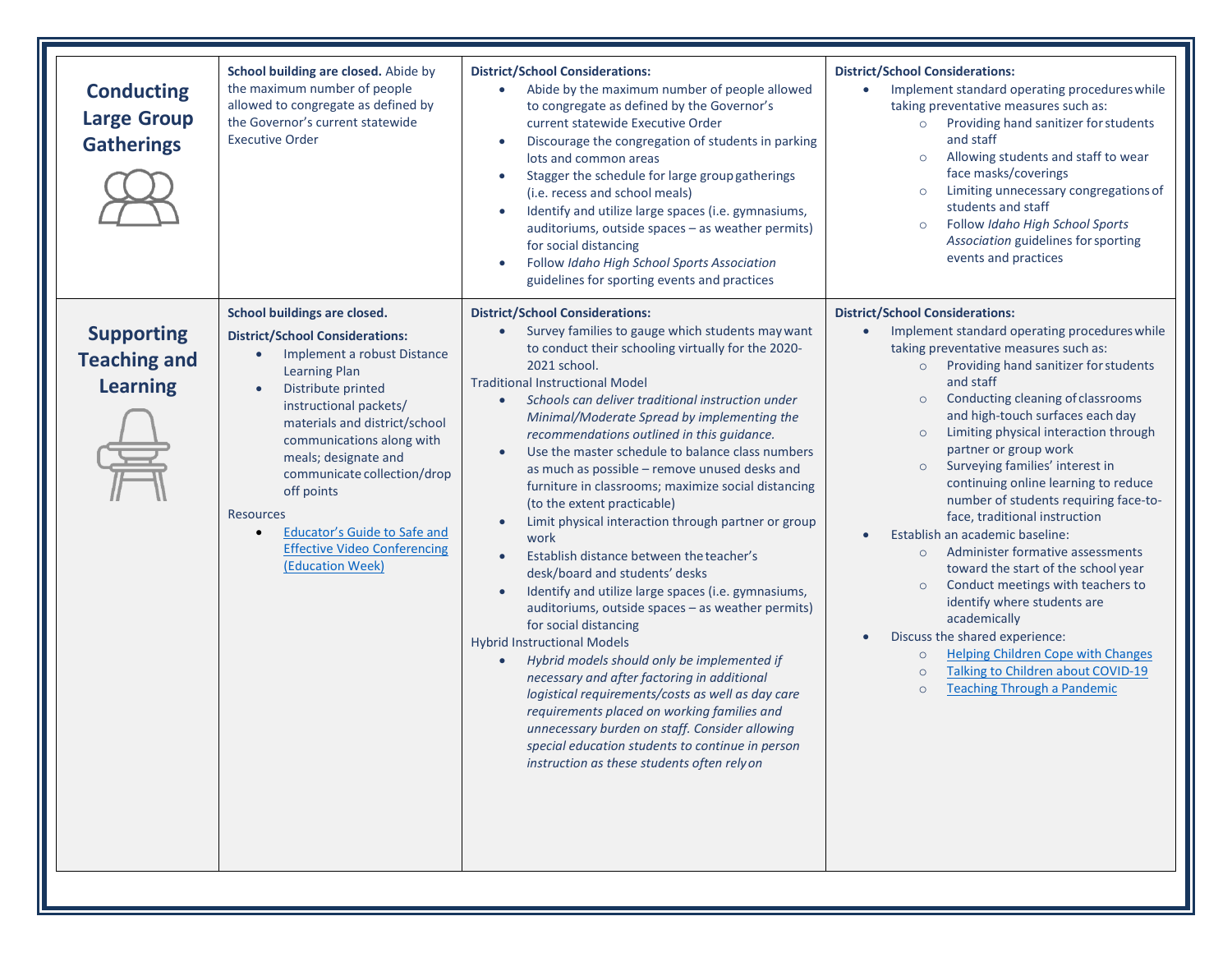## **Supporting Teaching and Learning** *(cont.)*



#### Professional Learning for Teachers

•

American School Counselor Association

**[School Counseling During](https://www.schoolcounselor.org/school-counselors/professional-development/learn-more/coronavirus-resources)** [COVID-19: Online Lessons](https://www.schoolcounselor.org/school-counselors/professional-development/learn-more/coronavirus-resources) and [Resources](https://www.schoolcounselor.org/school-counselors/professional-development/learn-more/coronavirus-resources)

School Library Media Specialists

• [School Media Specialists](https://www.slj.com/?detailStory=school-librarians-can-help-during-crisis-but-some-fear-being-shut-out-coronavirus-covid19) Ca[n](https://www.slj.com/?detailStory=school-librarians-can-help-during-crisis-but-some-fear-being-shut-out-coronavirus-covid19) [Help During Crisis \(School](https://www.slj.com/?detailStory=school-librarians-can-help-during-crisis-but-some-fear-being-shut-out-coronavirus-covid19) Library [Journal\)](https://www.slj.com/?detailStory=school-librarians-can-help-during-crisis-but-some-fear-being-shut-out-coronavirus-covid19)

*daily routines and social interactions to address their individual learning needs.*

- *A/B schedules*
	- o *Alternating Days:* Group A Students -- Monday/Wednesday and Group B Students -- Tuesday/Thursday; Friday – distance learning for all students, professional learning for staff, 'off' day and extend school year (districts set school calendars); using certification flexibility to relocate teachers as needed and allowable
	- o *Alternating Weeks*: Group A Students Week 1 and Group B Students Week 2; using certification flexibility to relocate teachers as needed and allowable
	- o *Half Days:* AM/PM Schedule prioritize students on free and reduced breakfast for AM section; shared lunch; end ofthe day meal for PM students; using certification flexibility to relocate teachers as needed and allowable
- *Targeted Distance/Remote Learning*
	- o *Elementary Face-to-Face with Secondary Distance Learning:* Prioritize 6-12 or 9-12 for continuous distance learning while other students have access to face-toface instruction spread out across unused schools and classrooms; using certification flexibility to relocate teachers as needed and allowable; see *Serving Meals* under *Substantial Spread*  for preparing/delivering school mealsfor students who are remote learning.
- Target interventions and supports:
	- Provide additional instructional supports to:
		- **students at-risk of not** graduating on time
		- students with disabilities (compensatory services)
		- **students who struggled in** the prior distance/remote learning environment (i.e. early grades, English Learners, etc.)
		- **•** other students identified as being behind academically by teachers and parents.
	- o Identify essential concepts/skills grade levels and provide access to enrichment (fine arts, music, world language, CTAE, computer science, AP/IB, dual enrollment, physical education/play, STEM/STEAM, etc.)
- Prepare for potential future distance/remote learning by increasing current blended learning:
	- o Develop a digital learning plan
	- o Integrate virtual learning practices:
		- digitizing lessons
			- requiring a certain number of online assignments for each grading period
	- o Provide virtual learning-specific professional learning for educators:
		- Making the Shift to Online [Teaching and](https://gavirtualpd.catalog.instructure.com/) Learning
		- **[Supporting Students](https://gavirtualpd.catalog.instructure.com/) wit[h](https://gavirtualpd.catalog.instructure.com/)** [Disabilities](https://gavirtualpd.catalog.instructure.com/) Online
	- o Schedule specific planned district- /school-wide digital learning days as part of the traditional school calendar

Return to School

• Roadmap for [School Operations](https://returntoschoolroadmap.org/operations/district/) and [Instruction](https://returntoschoolroadmap.org/instruction/district/)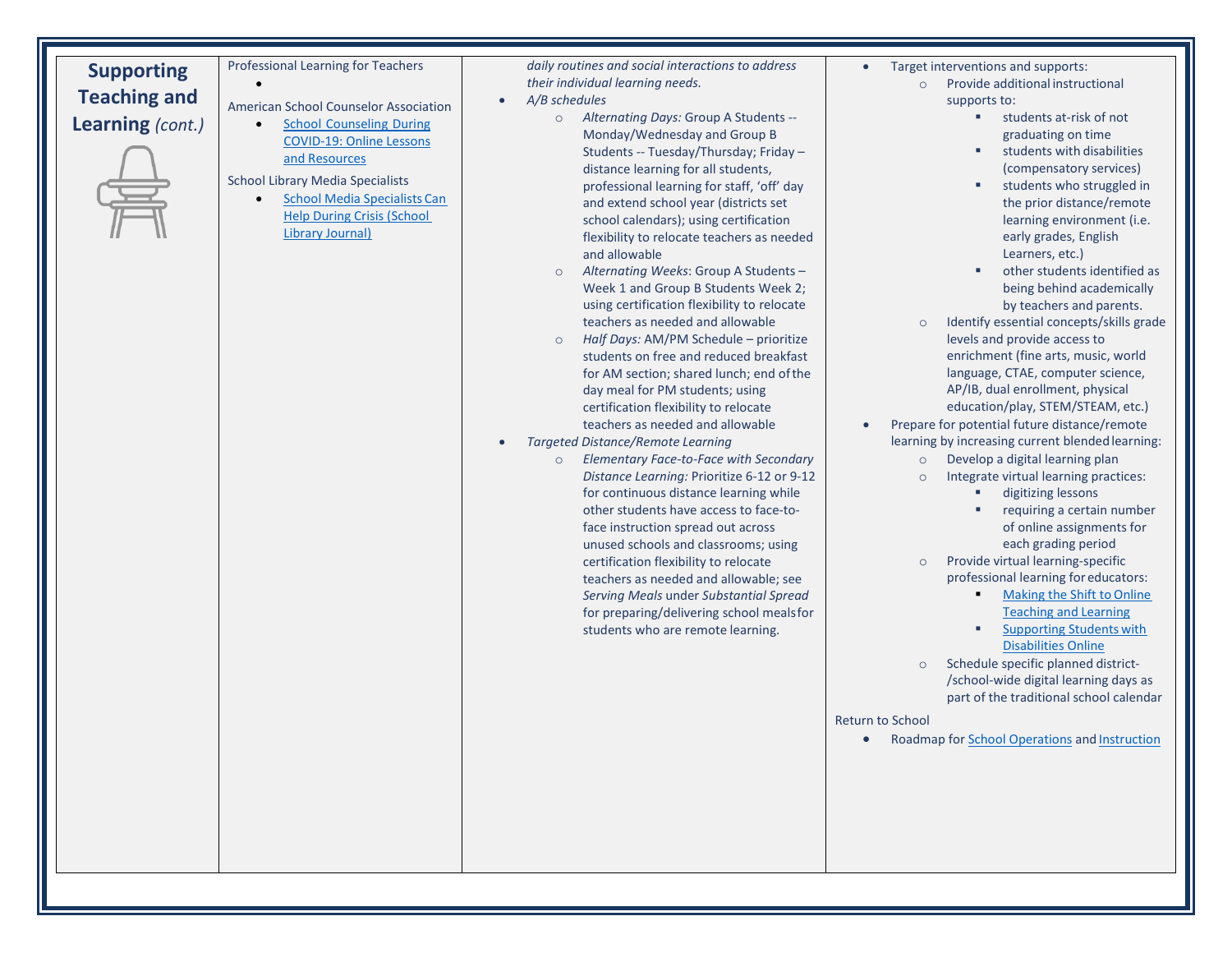| <b>District/School Considerations:</b><br><b>District/School Considerations:</b>                                                                                                                                                                                                                                                                                                                                                                                                                                                                                                                                                                                                                                                                                                                                                                                                                                                                                                                                                                                                                                                                                                                                                                                                                                                                                                                                                                                                                                                                                                                                                                                                                                                                                                                                                                                                                                                                                                                                                                                                                                                                                                                                                                                                                                                                                                                                                                                                                                    |                              |                                                                                                                                                                                                                                                   |  |
|---------------------------------------------------------------------------------------------------------------------------------------------------------------------------------------------------------------------------------------------------------------------------------------------------------------------------------------------------------------------------------------------------------------------------------------------------------------------------------------------------------------------------------------------------------------------------------------------------------------------------------------------------------------------------------------------------------------------------------------------------------------------------------------------------------------------------------------------------------------------------------------------------------------------------------------------------------------------------------------------------------------------------------------------------------------------------------------------------------------------------------------------------------------------------------------------------------------------------------------------------------------------------------------------------------------------------------------------------------------------------------------------------------------------------------------------------------------------------------------------------------------------------------------------------------------------------------------------------------------------------------------------------------------------------------------------------------------------------------------------------------------------------------------------------------------------------------------------------------------------------------------------------------------------------------------------------------------------------------------------------------------------------------------------------------------------------------------------------------------------------------------------------------------------------------------------------------------------------------------------------------------------------------------------------------------------------------------------------------------------------------------------------------------------------------------------------------------------------------------------------------------------|------------------------------|---------------------------------------------------------------------------------------------------------------------------------------------------------------------------------------------------------------------------------------------------|--|
| Implement standard operating procedures<br>Survey at-risk staff members to gauge their<br><b>Protecting</b><br>See Entering School Buildings<br>intentions in returning to work while maintaining<br>for district/school staff<br><b>Vulnerable</b><br>confidentiality consistent with the Americans<br>Establish a point-of-contact with<br>$\circ$<br>guidance.<br>with Disabilities Act (ADA) and other applicable<br>the local health department<br><b>Populations</b><br><b>District/School Considerations:</b><br>federal and state privacy laws<br>$\circ$<br>Employ additional nurses,<br>$\bullet$<br>Provide hand sanitizer for<br>Survey families with vulnerable children to gauge<br>$\Omega$<br>health care aides, and<br>students and staff<br>their intentions in returning to a traditional school<br>full-<br>time<br>substitute<br>Provide PPE to vulnerable<br>setting while maintaining confidentiality<br>$\Omega$<br>employees<br>students and staff as appropriate<br>consistent with the Americans with Disabilities Act<br>Allow vulnerable students to<br>$\Omega$<br>(ADA) and other applicable federal and state<br>privacy laws<br>Society for Human<br>$\Omega$<br>Provide remote/distance learning opportunities<br><b>Resources Management</b><br>for vulnerable student populations in<br>(SHRM)<br>day (to the extent practicable)<br>consultation with parents and public health<br>$1$ Vulnerable Populations $-$<br><b>Employment FAQ</b><br>$\bullet$<br>$\circ$<br>officials<br>Elderly individuals and/or<br>ins with vulnerable students and<br>individuals with serious<br>Consult with local board attorneys and district<br>staff<br>underlying health<br>human resources officials to offer special<br>Allow an early transition for<br>conditions, including high<br>$\circ$<br>accommodations (such as an alternative<br>blood pressure, chronic lung<br>vulnerable students to go to<br>teaching assignment) for personnel who are<br>disease, diabetes, obesity,<br>classes<br>members of vulnerable populations<br>asthma, and those whose<br>Limit large group gatherings/<br>$\circ$<br>Adhere to FERPA and HIPPA requirements<br>immune system is<br>Interactions for vulnerable<br>Adhere to state and federal employment law<br>compromised such as by<br>students and staff<br>chemotherapy for cancer<br>and extended leave allowances<br>and other conditions<br>Offer an Employee Assistance Program to all<br>requiring such therapy.<br>staff members | School buildings are closed. | while taking preventative measures such as:<br>Identify local COVID-19 testing sites<br>complete their coursework virtually<br>Allow vulnerable students and staff<br>to wear PPE throughout the school<br>Establish a process for regular check- |  |